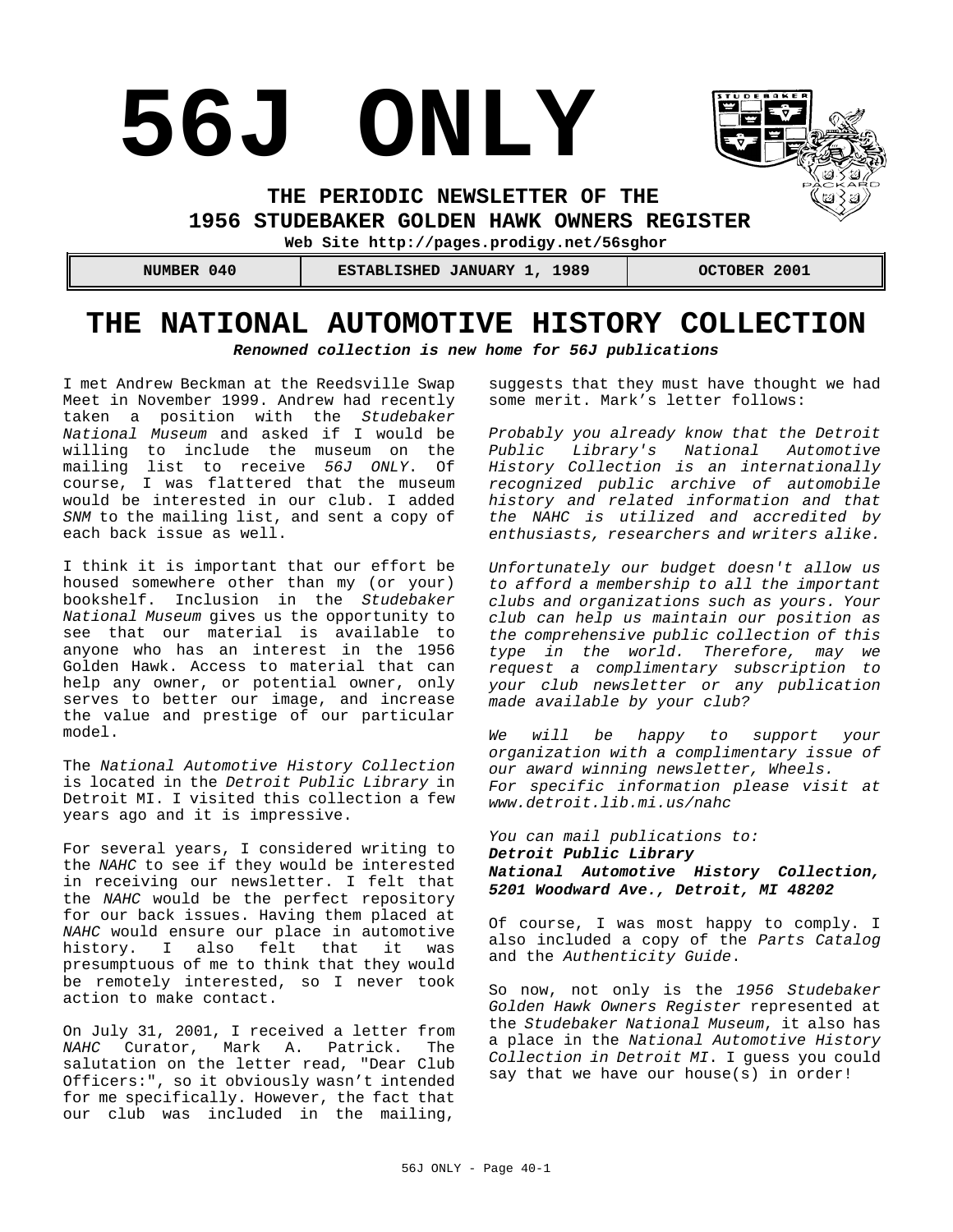# **COMPARISON PRICES**

### *56J Ranks near the top in value*

Old Cars Price Guide is published by Krause Publications. Its pages contains listings of old cars and their value. The Studebaker section consists of about 5 pages. I decided it would be interesting to see what and independent outfit determined as to how the 1956 Golden Hawk stacked up against the other Studebakers.

The results were rather interesting, with a couple of surprises. To keep my list short, I have included only post war cars with a value of at least \$20,000. I also excluded post Studebaker Avantis which were nearly all valued above \$20,000. This data is from the February 2001 issue.

| 1955 President Speedster                                                                                                                             | 27,000                                         |
|------------------------------------------------------------------------------------------------------------------------------------------------------|------------------------------------------------|
| 1951 Commander Convertible<br>1955 President 2 dr Hardtop                                                                                            | 26,000<br>26,000                               |
| 1952 Commander Convertible<br>1955 President 2 door Coupe<br>1956 Golden Hawk                                                                        | 25,000<br>25,000<br>25,000                     |
| 1957 Golden Hawk                                                                                                                                     | 24,000                                         |
| 1951 Champion Convertible<br>Champion Convertible<br>1952<br>1955 Commander 2 dr Hardtop<br>1958 Golden Hawk                                         | 23,000<br>23,000<br>23,000<br>23,000           |
| 1947-49 Champion Convertible<br>1947-49 Commander Convertible<br>1950 Champion Convertible<br>1950 Commander Convertible<br>1952 Commander Starliner | 22,000<br>22,000<br>22,000<br>22,000<br>22,000 |
| 1955 Commander 2 door Coupe<br>1963 Avanti Sport Coupe                                                                                               | 21,000<br>21,000                               |
| 1955 Champion 2 door Coupe<br>1964 Avanti Sport Coupe                                                                                                | 20,000<br>20,000                               |

I expected, the early post war convertibles and the Golden Hawks would command the highest values, and they did. I was surprised at the prices for some of the 1955 models. I figured the Speedster to be at or near the top, but I didn't expect to see the President 2 door Hardtop rated higher that the 1956 Golden Hawk. I was also surprised to see the President 2 door Coupe valued equal to the 56J. Another surprise, at least for me, was the absence of the GT Hawks. And finally, I expected the Avantis to be at the top, but as you can see, they rated right near the bottom.

# **AT LONG LAST**

#### *56J, lost in the 80s, finally turns up*

The April, 1980 issue of Turning Wheels had a picture of a 1956 Golden Hawk on the front cover. The car, serial # 6031705, was owned at that time by David Giamattei of Pottstown PA. David's story, Driving a Memory, appeared on pages 3-4 of the issue.

I wrote about this incident in issue 011 and wondered whatever happened to this car. Vince Habel, former roster keeper for Golden Hawks, wrote to me and said that David sold the car because he learned that it wasn't original(?).

On September 6, 2001 I received an Email from Paul Revell who registered two cars. One of them was serial #6031705. I asked Paul for a little more information and here is what he wrote:

*Both cars were my dad Gerry's (passed away at 81), and were left to my brother and me. The mauve/white one 6031705 has been owned for about ten years, and the sunflower/white one 6031749 has been owned for 20 years. I understand that the mauve/white car was the cover car on TW - I'm sure you've seen the issue. There's a recent picture on the Ontario Chapter website. Its a strong 2+. The other is a 4-, but has a rebuilt packard motor. (as yet uninstalled.). Nothing is for sale yet. All of the history of the cars is still at my dad's house, and I seldom go there.*

*My dad never got into computers, but was co-founder and first president of Ontario Chapter in 1973. I am current president.*

So, finally another mystery is solved. The photo of Paul's car was also the subject of a postcard produced by Autosport Specialty. Many of you may have one in your possession.

# **CAUSTIC SOLUTIONS CLEANING UP TRIM**

# **PHIL BRANDT** May 24, 2001

I was fooling around with some of my 56J trim today and came up with a FAST way to clean the lower band aluminum trim - Oven Cleaner. I've had a lot of experience with oven cleaner so I decide to try it on this very dirty (98,000 miles) piece.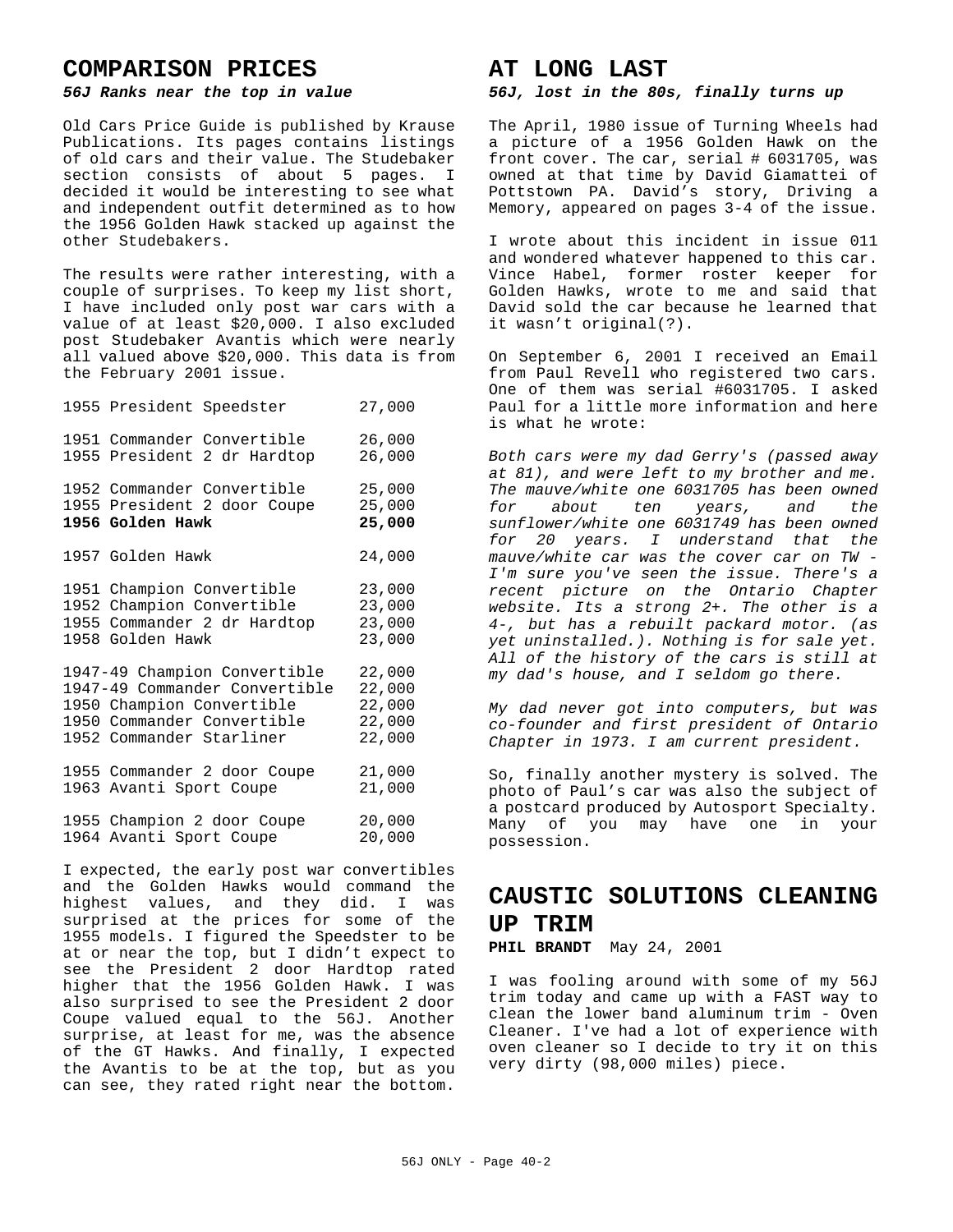It worked fantastically. Spray it on, a little scrubbing with an old tooth brush, rinse, and voila.

The only drawback I found to using the oven cleaner on the aluminum side trim was that it "milked up" the clear coating on the trim. On that first experiment I sprayed the oven cleaner on then scrubbed with the tooth brush then rinsed off the trim in fairly quick order (1 or 2 minutes).

I found today that if I spray the oven cleaner on thick and leave it on for at least 10 minutes (I'm using *"cheapo"* oven cleaner from Dollar General) the coating AND the dirt come off - no more milky coating ! The pieces I have cleaned, look BETTER than an NOS piece that I picked up at a swap meet 7 or 8 years ago !

# **Subject: Hoods Flying**

**BILL GLASS** June 29, 2001

I would like to take a few minutes to go over the issue of popping hoods. When I was restoring my Hawk, I noticed in the Service Manual what I will refer to as a backwards j. It is shown on the photo in the Body Section under Hardtops and Coupes. However, this part is not shown anywhere in the Body Parts or Chassis Parts books. I was able to get one by going back to 1953-55 Body Parts book and finding the part number which escapes me right now. It's identical to the ones that ate used in Post War bodied cars.

After 11 years of driving, here is what I attribute my lack of hood pop to.

I did not install the rubber gasket that goes over the radiator to seal the engine and



only allow air to enter via the radiator and I installed this backward J latch.

By not using the rubber gasket air pressure does not buildup in front of the radiator, and as someone mentioned a few years ago,

the Hawk Hood PRESSURE BUILD UP AHEAD is aerodynamic. OF RADIATOR with GASKET By not installing the gasket, air is allowed to flow not only through the

radiator, but to flow up and over, entering the engine compartment with the ability to relieve any pressure that would build up in front of the radiator. My car runs at approx 165/170 F all the time, Summer or Winter, the gauge is accurate.

Now lets look at the backward J. If one looks at his hood latching mechanism, on

the rear part of the nose cone/spring device there is a clip, which when the SIDE GRILLE SUPPORT nose cone enters the locking device on the lower air



dam, the latch comes in contact with a safety latch. This safety latch is under spring pressure and exerts a force forward. So, when you go to open your hood, not only do you pull the lever behind the left grille, but you PUSH the safety catch backwards to allow you to lift the hood.

With a backward J installed just ahead of the nosecone/spring, the J is spring loaded, and it exerts force towards the

radiator. When the hood is latched or locked down, the J locks into the SIDE GRILLE SUPPORT square opening in the cross member<br>that hold the hold the



lower part of the<br>side grilles in side grilles in place. With the J installed, opening the hood becomes a feat of agility. As you pull the left latch release, you then push the safety latch behind the spring loaded nose cone, backwards, JUST as you do this, you need to PULL the J forward, allowing you to lift the hood. Here is what is happening.

The safety latch in the rear is has its force vectored to the front, the nose cone is locked in the latch and the J has its force vectored to the rear. In summery you have with the J three separate mechanical latches. Should the center fail, the rear is designed to catch it, however if that fails too, the J since it is locked in to the cross member prevent the hood from lifting. I am attaching some photos so you can see what I am talking about.

# **AND NOW THIS:**

Gary Willoughby" July 18, 2001

 Have been following the 'Hood Tie-Down' story, and will add a footnote, if you please: Those of you who are reluctant to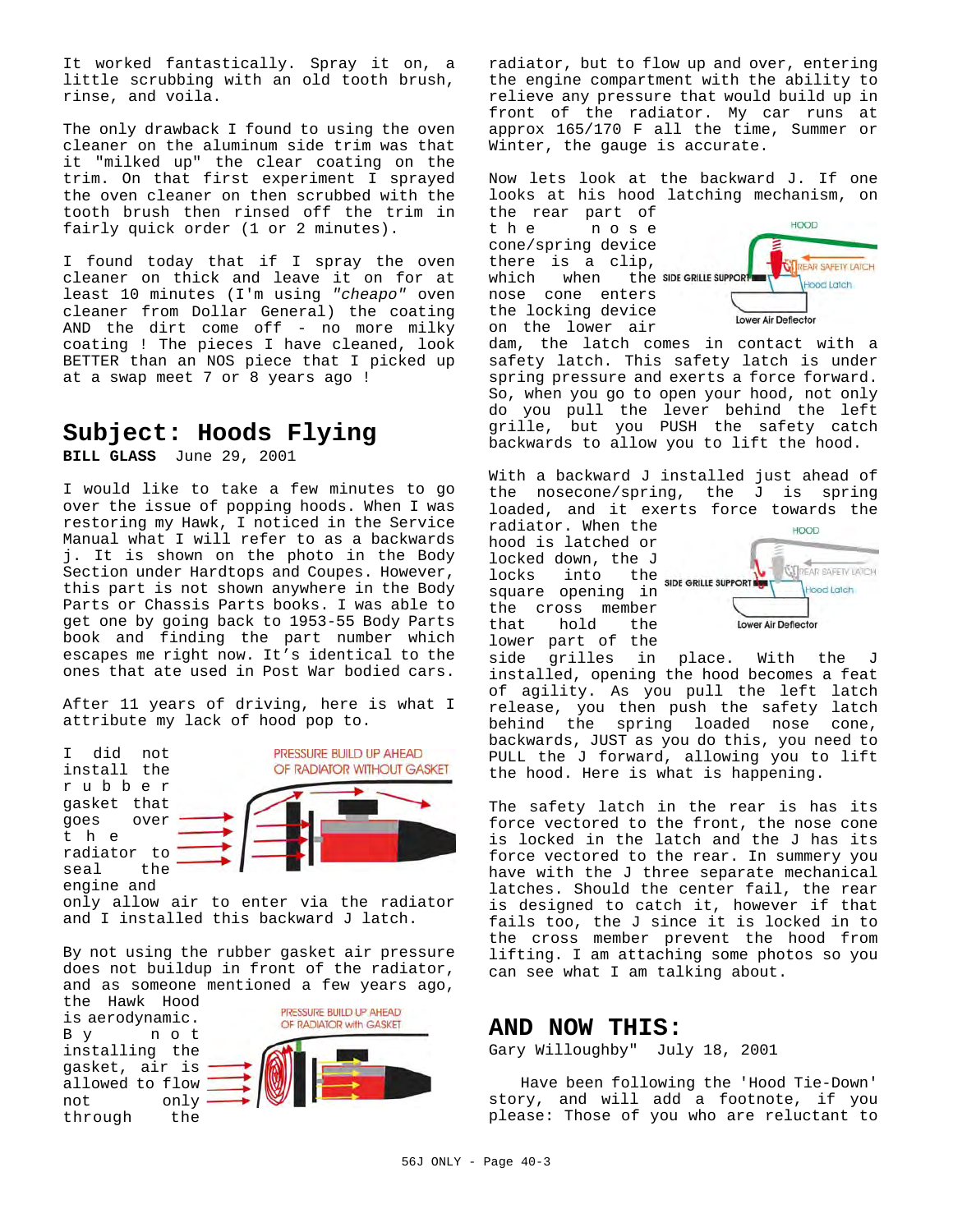thread a chain or wire cable through that expensive egg crate can get a rubber tarp strap (10 to 14 inch), take off the metal hooks, and push each end through the lower grill openings, about 8 inches apart. Drop the ends down (they should be well clear of the latch ) and reapply the hooks.

 When the hood is closed, reach below the bumper and hook the hooks. There should be just enough tension to keep everything snug. This simple operation brings good peace of mind and is easy to undo.

# **TECHNICAL TIPS**

*(NOTE: I've included two items from the Service Bulletins. The first relates to the hood problem and was originally included on page 8 of issue 004.)*

# **SERVICE BULLETIN NO. 314 MAY 1956 SAFETY LATCH AND HOOD LOCK - 1956 HAWK SERIES**

Safety latches and hood lock parts of improved design are now used in production on 1956 model Hawk series cars, (Flight Hawk, Power Hawk, Sky Hawk, and Golden Hawk.) These parts provide maximum positive engagement of the safety latch and lock parts under all types of operation.

Operation of the hood lock and safety latch is similar to Sedan and Station Wagon Models. To release the hood lock pull the lever in the left grille panel as far out as it will come. This releases both the hood lock and safety latch.

The new lock parts entered production with passenger car serials:

| MODELS                    | SOUTH BEND<br>PRODUCTION | LOS ANGELES<br>PRODUCTION |
|---------------------------|--------------------------|---------------------------|
| 56G Flight Hawk G-1372345 |                          | $G-938532$                |
| 56B Power Hawk            | 8446295                  | 8852293                   |
| 56H Sky Hawk              | 7185283                  | 7811490                   |
| 56J Golden Hawk           | 6032692                  | 6800250                   |
|                           |                          |                           |

#### **SERVICE BULLETIN NO. 310 FEBRUARY 1956**

# **DOME LIGHT DOOR AND LENS REMOVAL - 1956 HAWK SERIES MODELS**

Removal of the dome light door and lens assembly must be carefully performed to avoid damage to the hard board headlining panel. The door and lens assembly must be parted rather than pried off.

#### **Removal Procedure**

Grasp the dome light door and lens near the switch end and gently pull outward. Insert a long, thin screw driver blade or sharp awl about ½" to the rear of the switch from the lower edge, between the door and lens and light body assemblies. Twist or pry to part the door and lens from the body. Be careful not to damage the headliner. When separation has taken place, use a larger screw driver in the same manner to complete the removal.

Reinstall the door and lens assembly carefully in the usual manner.

# **SAME DECAL-LOWER PRICE**

### *Studebaker International Valve cover decals*

I spoke to Ed Reynolds at the International Meet in Red Wing MN last July. Ed informed me that his new catalog reflects a lower price for the 1956 Golden Hawk valve cover decals (or are they appliques?). As you may know, decals for all other Studebaker V8 engines were \$6.00 each, while those for our car were \$12.00 each. I have always found this to both annoying and unfair.

Ed said he had a new batch reproduced and had them in his new catalog at the \$6.00 figure. Ed also has the oil filter decal for sale at \$6.00 each. If you need either of these items, you can reach Studebaker International at 97 North 150 West, Greenfield IN 46140-8562, Tel: 317-462-3124 and Email info@studebaker-intl.com. You can also reach their web site by going to our sister site at www.studebakervendors.com clicking on the Studebaker International link.

# **CLUB ITEMS FOR SHOW**

#### *Member Bill Glass is offering shirts, caps, and other items*

Bill & Ellen Glass are offering official 1956 Studebaker Golden Hawk Owners Register items for sale. They have set up a web site devoted exclusively to our products. There is a variety including shirts, caps, mugs, license plates and frames. A choice of two different logos is also available. One is the familiar bird emblem and the other is one Bill concocted with a 56 Golden Hawk in front of a "Lazy S" emblem.

The second item is kind of unique in that they will print the car in the colors you specify. So, you can have a shirt, mug, etc., with a car that is the same color(s) as your car.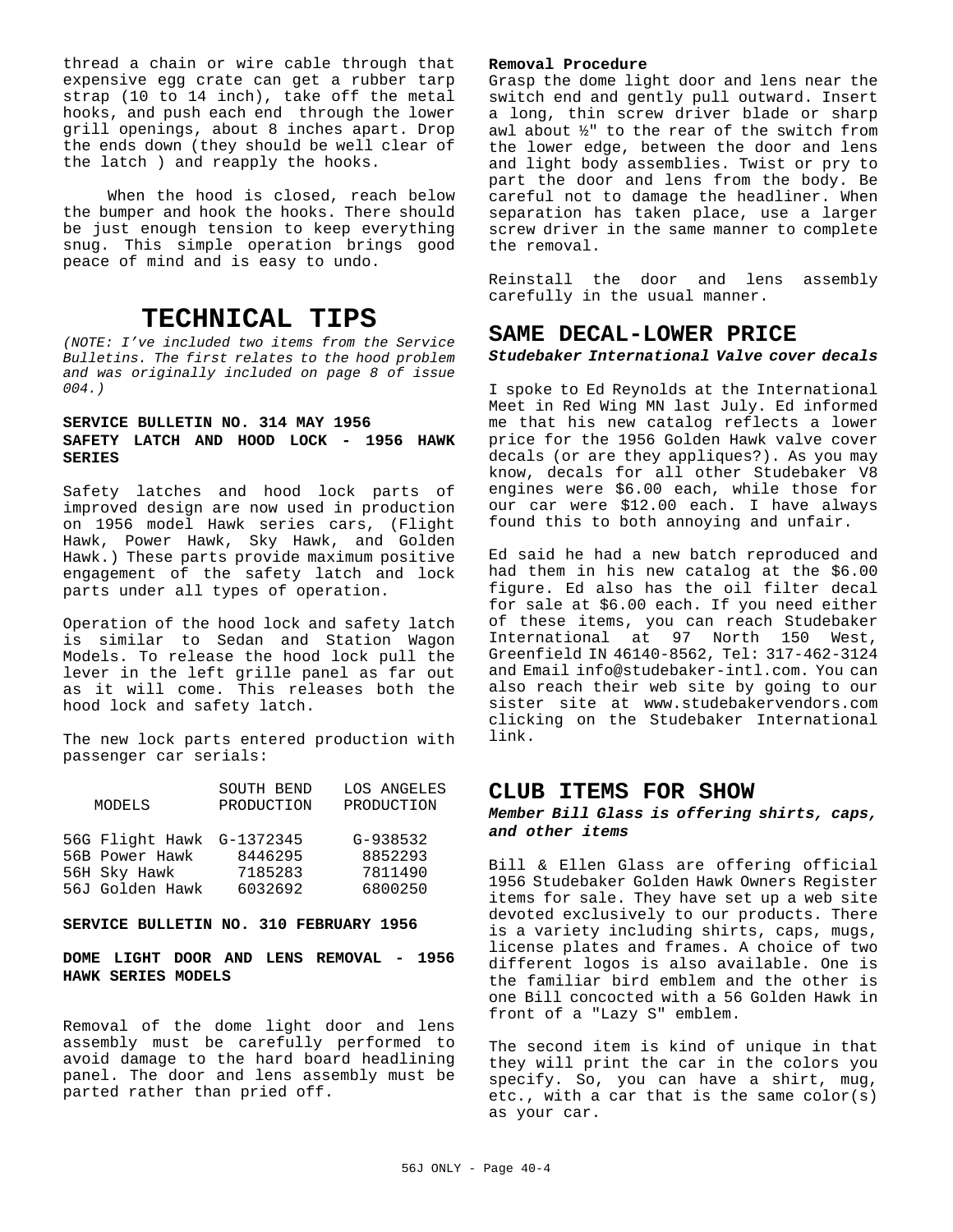Bill & Ellen have offered to donate part of the proceeds to our club to help with some of the newsletter costs. This is a real boon for our club. I hope everyone will take a look at the web site and see if there is anything you can't live without.

The web site is located at www.bondobilly.com/56jstore.html You can order online of call them at 914- 681-0855

# **ADDRESS CHANGE 56J ONLY**

The street number for 56J ONLY has changed from 31700 to 31654. The change was at my request. There is a campground nearby with the address of 30700. I kept getting their pizza orders, and they got my Studebaker parts. Not a fair exchange since the parts were already paid for, but the pizza was C.O.D.

Only the street number has changed. The street name, city, state, and zip code are the same as before.-Frank

# **TH400 TRANSMISSION CONVERSION**

*It might be the answer in some cases*

Jack Nordstrom called me a while back to remind everyone that he has developed a kit to convert your car's transmission to a more modern TH400 unit

It is not my policy to recommend or endorse modifications. However, I am also aware that you have the right to decide how you want to enjoy your car, and I think I have an obligation to report any alternatives that surface. If your car is sitting unused because of transmission problems, Jack's solution might be just what you need.

Through the years, I've spend a total of \$3000.00 on the Ultramatic in my car. I currently have a lifetime warranty on the unit. If I have a problem again, and the transmission builder finds some way to worm out of the commitment, you can bet I'll be getting in touch with Jack.

# **THE MAILBAG**

*Letters are always welcome. If you need help or can offer advice, share it with the membership.*





# SUELLYN SIEGRIST 6 July 6, 2001 **Subject: No more vapor lock??**

I ordered my transmission pan gasket from Northwest Transmission Parts (for \$18.00) and they have overhaul kits as well (looks like \$337.61). I received my gasket very quickly and I wanted to pass on my good fortune.

Their pamphlet shows they also stock gears back to 1933. Their number is 800-327-1955 and their address is 13500 US Route 62, Winchester OH 45697. Also, I had an electric fuel pump installed a couple of weeks ago. I'm noticing much less hesitation and so far no vapor lock at all! We're went on a 300 mile trip this weekend and it was quite hot. I thought this would be the big test, but I felt pretty good about it! The Hawk did great! It was very hot and very humid all weekend and we even went on an hour long "cruise" with a lot of stopping and creeping along. The water temp gauge went past the 240 mark, but the car ran just fine. We even had to stop for awhile and turn off the car. It started right up a few minutes later. (We, on the other hand, were wilting from the heat from the engine!) I was so proud of the Hawk and I look forward to our 5 hour trip in late August to Barberton OH for the big Studebaker cruise-in.

Thanks for all of your information, it's great to have such a specialized site and people to turn to.

# **VERONICA KAVORKIAN** July 7, 2001

I don't know if you remember, but when I first acquired the Golden Hawk you told me the paint was Yellowstone with Red interior. Initially we thought it must be an error but today I discovered it was true. I've known for a long time that the color was yellow, you can see it with chips in the paint or on hidden areas. Today, I was inside the car, removing the metal strap around the interior of the rear window and I actually saw the bright red paint in the inside of the screw holes. I guess that probably makes the car even more rare because I can't imagine anyone else choosing that scheme. It also appears that the car has only been painted once, or at least only had the color changed once.

I was also wondering, what is the color of the wheels supposed to be. I've seen off-white advertised as the "correct" color but when I was repainting my rims last week, I found the Yellowstone color under the white. Should the paint match the body or were they all an off-white?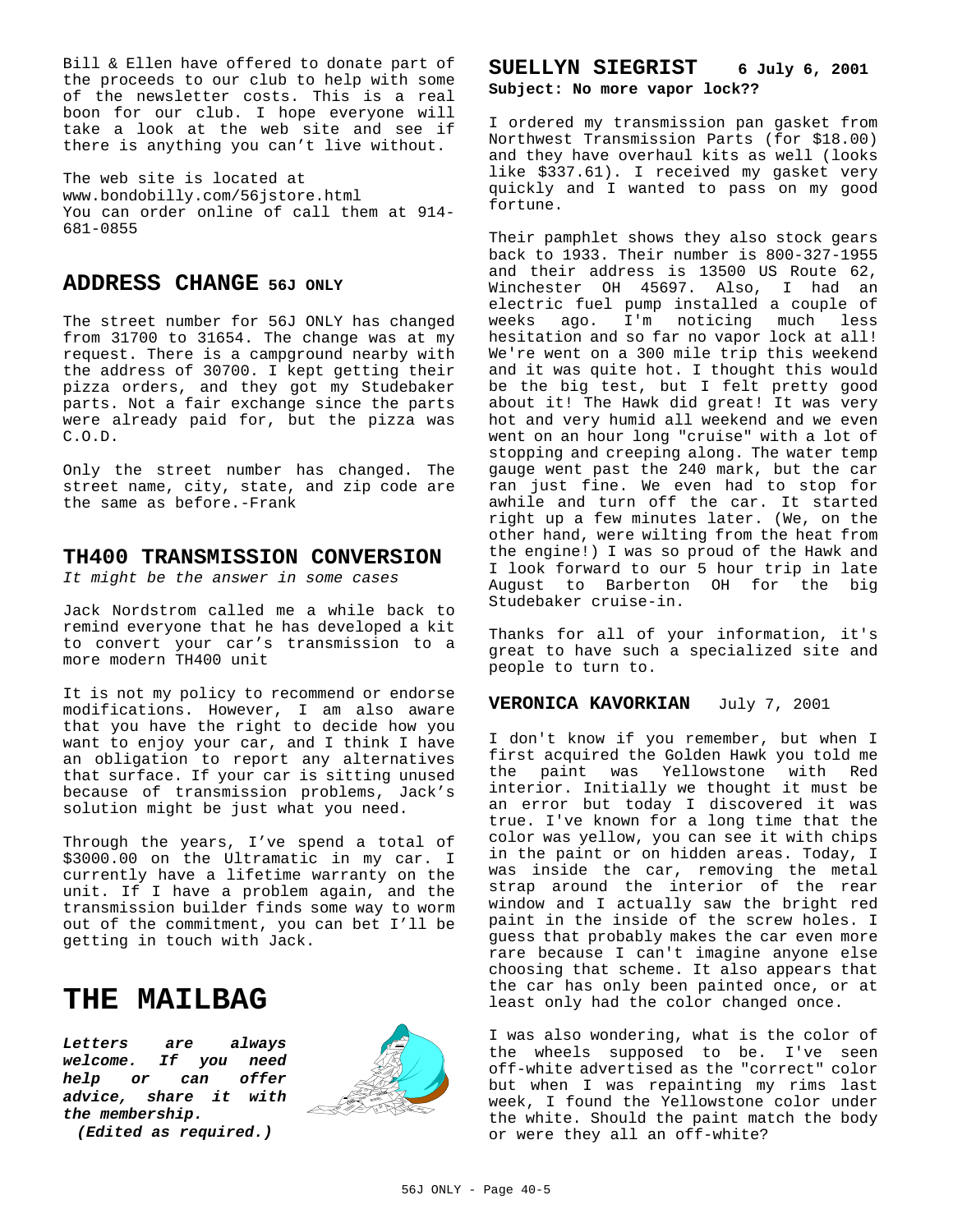I hope all is well with you. I'm going to a show tomorrow and I'm sure I'll be the only Studebaker there. I keep hoping to see another at one of these shows but usually I'm the only representative. I did run across an Avanti at my first show but none since.

*(NOTE: Veronica sent a 2nd message on 9/8/01)*

It was 8am on a Sunday morning and Rob and I pulled into our friend's Chevron station. A few moments later the blue and white Golden Hawk of Joe Hall pulls into the station. He is here to see if he can fix what the mechanic at the Chevron could not. My Stude's engine died 4 days ago while driving down a main road at a good pace and we could not get it started. We had been having some intermittent problems but had been repeatedly blaming them on other issues, bad gas, letting the car sit too much (which we sadly had been doing more time than not) etc. Well last week she decided to let us know all the things we were blaming the problems on were wrong.

After our local mechanic had looked over the ignition system and had noted that the carburetor only had gas coming out of one jet. Before I authorized him to go into the carburetor, I wanted Joe's opinion. We had extensively worked on the carburetor 18 months ago and it had been working fine since then so I was hesitant to let someone else take it apart. I called Joe and without hesitation he came up the next day.

We knew that it was either fuel or fire. My bet was the fuel filter because I truly believed I had gotten bad gas several weeks ago. Rob, my husband the electrician, thought it was the coil. Joe systematically approached the car. The very first thing Joe did was to check the strength of the spark, and it was strong. We then looked over the ignition system and the fuel system. We replaced the fuel pump (it had been leaking oil and was incorrect for the car so we did it even though it was functional), checked the fuel filter (some sediment but not enough to explain the problem), checked the potency of the fuel lines to the tank and the carb. We found that one jet was indeed not spraying but even when corrected, the car would not start.

Joe then went back to the electrical system and checked the wires in the distributor and they were all snug. We then checked the spark again and nothing. No spark at all! This was strange just because it was strong at first so we checked again and it was very weak. Well we hooked up Joe's extra coil and she fired right up! Success at last.

It turns out, that it was Joe's birthday and he took the time to come and help us get our Stude back on the road. I just wanted to share this story of Studebaker heroism with our fellow Stude owners.

# PAM AND DOUG JACKMAN August 14, 2001

It was sure good seeing you folks again. I'm sorry we weren't able to spend more time with you. We sat with the Big Six River Bend Chapter at the Awards Banquet, so missed visiting with you two. Nonetheless, we had a grand time and the North Star Chapter folks certainly did a fine job.

It was a 6-1/2 hour drive from Muscatine IA to Red Wing, and the Golden Hawk ran superbly. We were pleased to receive a Senior Third, considering that we drive the car, and thought the judges did a super job (although I'm glad you educated them concerning the chrome valve cover option). It seems the judging at the senior level was a lot more stringent than at the junior level (which is how we were judged last year at Madison). Not only does it take more points to achieve the same level of award, but also the car is more closely scrutinized, I believe. For example, last year we had no points deducted for exterior brightwork, but this year lost six points. I'm assuming the deduction was for the lower curb moldings (which aren't in the best of shape) but I don't know for sure.

Which brings me to this comment: Since it should be to the judges' (and the SDC'S) best interest to facilitate high quality and authentic restorations of Studebakers, why do I have to wonder just what it is that the judges are looking for? I guess it's no surprise, for example, that senior judging is stricter than junior judging, but I sure didn't know that prior to Red Wing. If I had realized that a year ago I could have made a more concerted effort to find, say, NOS or at least better quality lower curb moldings (although that certainly wasn't all that was wrong with our car). Is there published literature concerning judging standards and methods? I guess I'd like to give it one more try at South Bend next year, but I'd like to have some guidelines for preparing the car. Of course, I'm not a long-time member of the SDC, so maybe what I'm looking for does exist, and I just don't know where. Can anybody help me in this area?

At any rate, I am looking for (preferably) NOS lower curb moldings. There are, I know, many other areas of our car that need improvement, but these moldings are tough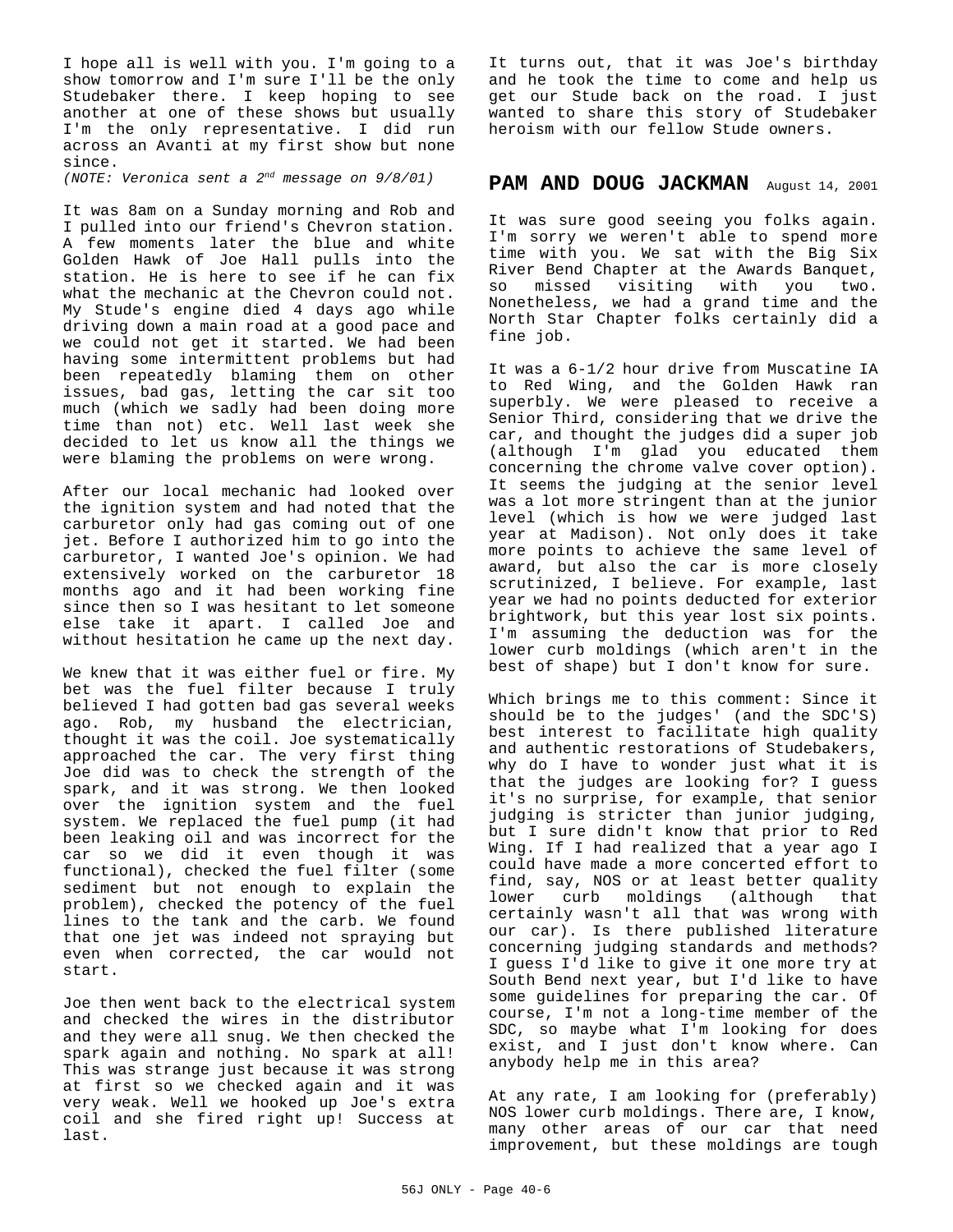to locate, since they're unique to the 56J. I have already bought (NOS) both front pieces and the left rear piece, but need the right rear piece and both door pieces (left and right are the same). If someone has a complete set that they don't want to separate, that would be fine too. I'd appreciate your putting the word out, and thanks!

I'm enclosing a check for a steering wheel cover and three patches. Please put the excess towards your expenses, and thank you. The work that you have done towards preservation of the marque is greatly appreciated.

# **HERE WE GROW AGAIN**

Please update your rosters as we welcome the following members. **If you move, please remember me when you send out your change of address forms.**

- 361 Stephen Peterson 18899 McKays Beach RD Leonardtown MD 20650 Email stevepeterson@erols.com
- 362 Jim Nutgrass 1633 Webb Lane Bedford KY 40006 502-532-0271
- 363 Melanie Middien 322 Culver Blvd no 200 Playa Del Rey CA 90293 Email MelanieMiddien@aol.com
- 364 Paul Work 2776 NE Charlois Drive Hillsboro OR 97124 503-846-0571 Email PnSWork@aol.com
- 365 Jeff Crockett 307 Magnolia ST Harrison AR 72601 870-743-6534 Email quicker@yournet.com
- 366 Rodolfo Jacques 525-5939177 5 de Mayo 492 Col. Merced Gome Mexico, DF 01600 Email royax3@lycos.com
- 367 Bill Gardner 1407 S Greenwood Park Ridge IL 60068 849-384-1735
- 368 Carl Courtney 17137 Chenier Dr Prairieville LA 70769 225-673-1990
- 369 Bud Mellinger 610-948-6054 148 washington av phoenixville PA. 19460-3758 Email Mellingerbudme@aol.com
- 370 Paul Revell 73 Royal Palm Drive Brampton Ontario L6Z 1P2 905-846-3797 Email revver@interlog.com
- 371 Phil Lords 817 Woodshire Circle Murray UT 84107 801-262-2544 Email phylo24@yahoo.com
- 372 Maggie Dickhaus 3871 Streamside Dr Marietta GA 30067 770-951-1784 Email dickhaus@aol.com
- 373 George Gleason 41 Millar Place Lockport NY 14094 Email ceelaceysbd@aol.com
- 374 Larry Bost 52 Cedar Hill Rd NE Albuquerque NM 87122 505-823-1399 Email LarynPat@aol.com

**NOTICE:** In lieu of dues, and to help keep my records correct, registration forms will be mailed out periodically to members who haven't been heard from for several years. **If you receive one, please complete and mail it at once or you will be dropped from the mailing list.**

# *WHEEL ESTATE*

# *FOR SALE*

Due to our infrequent printing schedule, many ads may be quite old. The only way I know if an item is bought or sold is if one of the parties reports the transaction.

**For Sale:** 1956 Studebaker Golden Hawk. Sitting in my shop for years. Engine has been rebuilt and runs good, with 40 over pistons. It was a complete car and drove well. I have all the parts, glass, interior in my shop. Asking \$4000. William G. Rawls, 26362 Hwy 210, Currie NC 28435, 919-669- 2930. (09/01)

**For Sale:** 1956 Golden Hawk, partially restored, 99.44% rust free, was running and driving 6 mos. ago when car developed a knock and was parked. Needs paint, interior, Ultramatic work. Have spare, running engine with complete 2x4bbl carb and 3-speed manual trans (needs clutch) All fresh suspension with exception of rear springs, cleaned and painted underneath from firewall forward, rest of metal in nice original condition, new Silvertone stainless exhaust. Car is in MD, some minor parts are with me in MI. Lost job, no money to finish, make me an offer. Email njnagel@worldnet.att.net for many pics (specify what parts of the car you'd like to see most) or call 734-657-8584 for honest description. (03/01)

**For Sale:** 352 Packard Engine, complete, it is a" K 1350" which is out of a 56i stick shift, \$500.00. \$2100, call Jimmie Facklam. 913-492-4523 (KS) (06/01)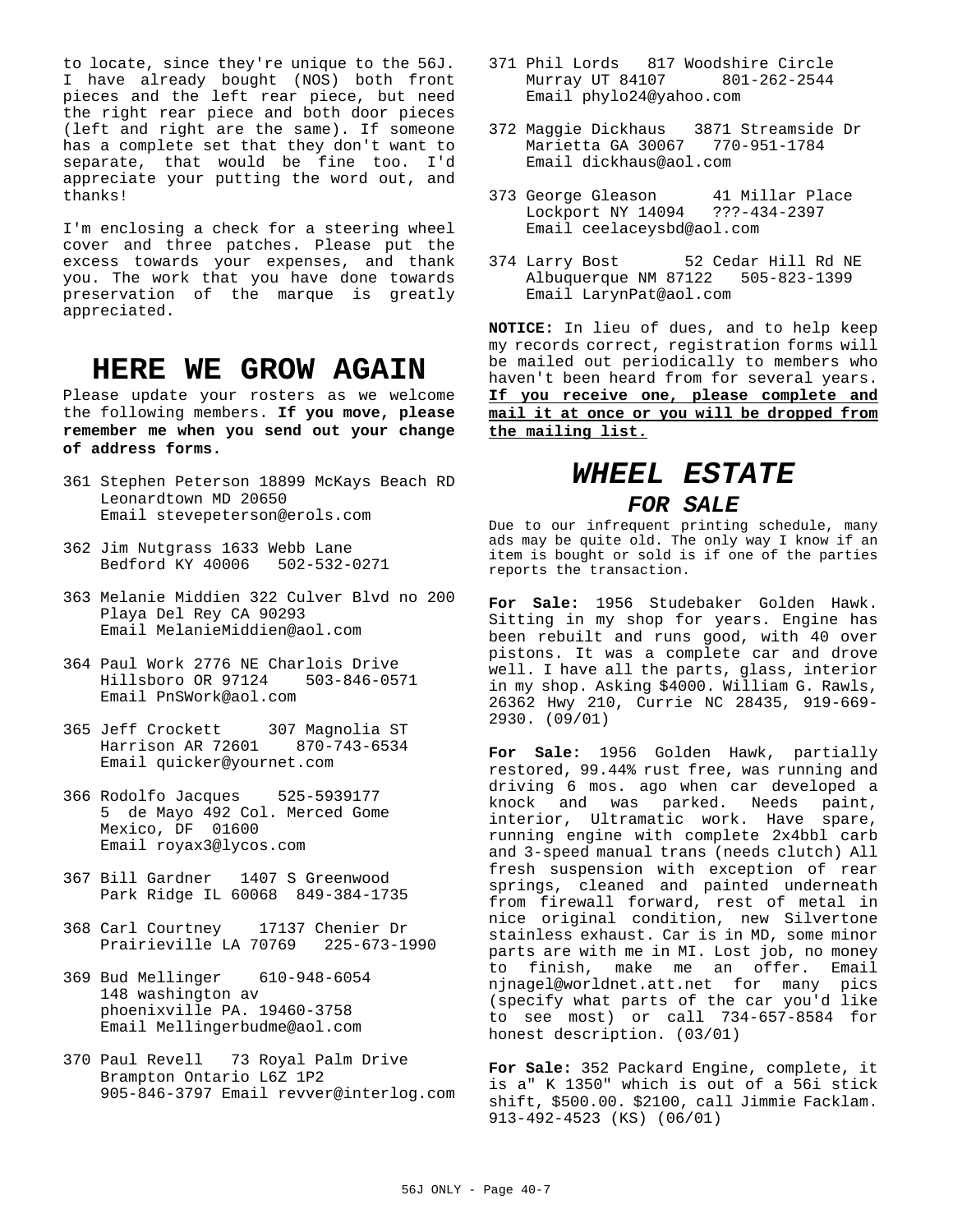**Ultra400 Automatic Transmission Conversion** for your 1956 Golden Hawk. Enjoy the difference and confidence. No puking overflow. More power to the wheels. For more information contact: Jack Nordstrom, 4975 IH-35 South, New Braunfels TX 78132.

**1956 Sky Hawk and Golden Hawk headliner trim bows** now available!! One set consisting of 3 pieces with ends tapered. \$110.00 per set (includes shipping). Contact Myron McDonald at 417-678-4466 or 417-678-2631, email pmeyer@hdnet.kl2.mo.us

**Motor Mounts** for the Packard Engine on the 156 Golden Hawk, \$125.00 a pair, plus your old mounts or send an additional \$125.00 for core charge. Ken Berry, 2206 Live Oak Circle, Round Rock, Texas 78681.

**Rebuilt 56 Golden Hawk fuel pumps**, both Carter and AC Delco, \$75 exchange (I must have your old fuel pump, or a \$50 core charge). Add \$10 for shipping. Gary Capwell 3411 Sandringham Dr NE, Salem OR 97305, Phone 503-365-1946. Email mocha56j@aol.com.

**56J water pumps** \$65 +\$10 ship. Core deposit of \$45. Brent Hagen 6220 SE 55th Portland, OR 97206-6800 Phone (503)771-0604 or (503)335-5096 after 2 pm pacific or e-mail me: Brent.Hagen@orport.ang.af.mil (12/99).

**Transmission Puke kit-II**: Stop that fluid from belching out the dip stick tube on start up, for those who would rather have someone else make it for them. \$5 ppd. Mail check to Brent Hagen, 6220 SE 55th, Portland, OR 97206-6800.

**For sale** solid 56J body, doors, rear fenders, all trim, tail light lens-perfect. One set of NOS side grills, Good hood, excellent trunk, stainless trim, glass, tachometer, sending unit, clock, dash face plate, glove box door, 4 barrel carb, 3 spd overdrive trans, bell housing, clutch, pressure plate, linkage, restored window flippers right and left, fins, roof belt molding, interior roof plastic bands and steel holders and brake drums. other Studebaker parts available. Dwayne Jacobson, 1817 Miller Court, Stevens Point WI 54481. 715-341-9470 or studebaker@g2a.net

**For sale:** Lower moldings, wheel moldings, restored window flippers, roof band, fins, drivers side check molding, grill emblem, grill, tail light housings, interior trim, dash, gauges, tachometer and used front and rear bumpers. Dwayne Jacobson, 1817 Miller Court, Stevens Point, WI 54481. Phone 715-341-9470 and e-mail studebaker@g2a.net  $(02/00)$ .

**1956 J reproduction fiberglass hoods** may be available if enough interest is shown. The approximate cost would be \$375 to \$400. The workmanship on the hood would be excellent. Would like to order 5 hoods to get the project off to a start. Dwayne Jacobson, 1817 Miller Court, Stevens Point, WI 54481. Phone 715-341-9470 and e-mail studebaker@g2a.net (02/00).

**One 56J hood,** a set of tail fins, and a 352 V-8 for sale. I also need a lower door outer molding and a lower interior door molding. Dwayne Jacobson, 1817 Miller Ct., Stevens Pt, WI 54481, 715-341-7671.

**LARGE STOCK** of Studebaker parts from 1934 - 1966, plus locating services. Hours by appointment. Call anytime, especially early evenings and weekends. 25 years Studebaker parts experience, Joliet Studebaker Service, Robert Kapteyn (Sr.), 112 Bissel Street, Joliet, IL 60432, 815-726-1531, FAX: 815-722 -7262, Internet: -rkapteyn0mcs.com

**Bondo Billy's 56J merchandise web store** has T-shirts, sweat shirts, license plates, mugs, steins, mouse pads, etc. Silkscreen or custom printed with photographs & drawings. Please take a look at our web site at www.bondobilly.com/56jstore.html

T**HE PACKARD PAPERS,** for the Packard enthusiast, printed on antique letterpress, Packard Ivory paper with black printing. The Packard Papers, 288 Whitmore St., #@211, Oakland CA 94611, 510-655-7398.

# **WANTED**

Wanted: Lower curb moldings. Prefer NOS. I have both front and left rear. Need right rear and door pieces, but would buy a complete set. Doug Jackman, 2107 5th Avenue, Muscatine IA 52761F 319-263-8688. Email jackmanpd@home.com (08/01)

Wanted: 1956 Studebaker Golden Hawk in fair to great shape. Leo Brenton 29131 Bushnell Rd. Burlington,Wis. 53105 or E-Mail albrent@tds.net (07/01)

**Wanted:** I converted my 56J to floor shift in 1963. Now I want to go back to column. Need for T-85 O.D., shift rods, shift levers on transmission, shift collar and chrome lever and shift knob. Car has power steering. Thanks. K. V. Smith, 2372 Queen St, Winston-Salem NC 27103, 336-724-9298 (04/01).

**Wanted:** Packard 374" block or complete engine and any high-performance or racing parts for same. Jack Vines, 3227 E. 28th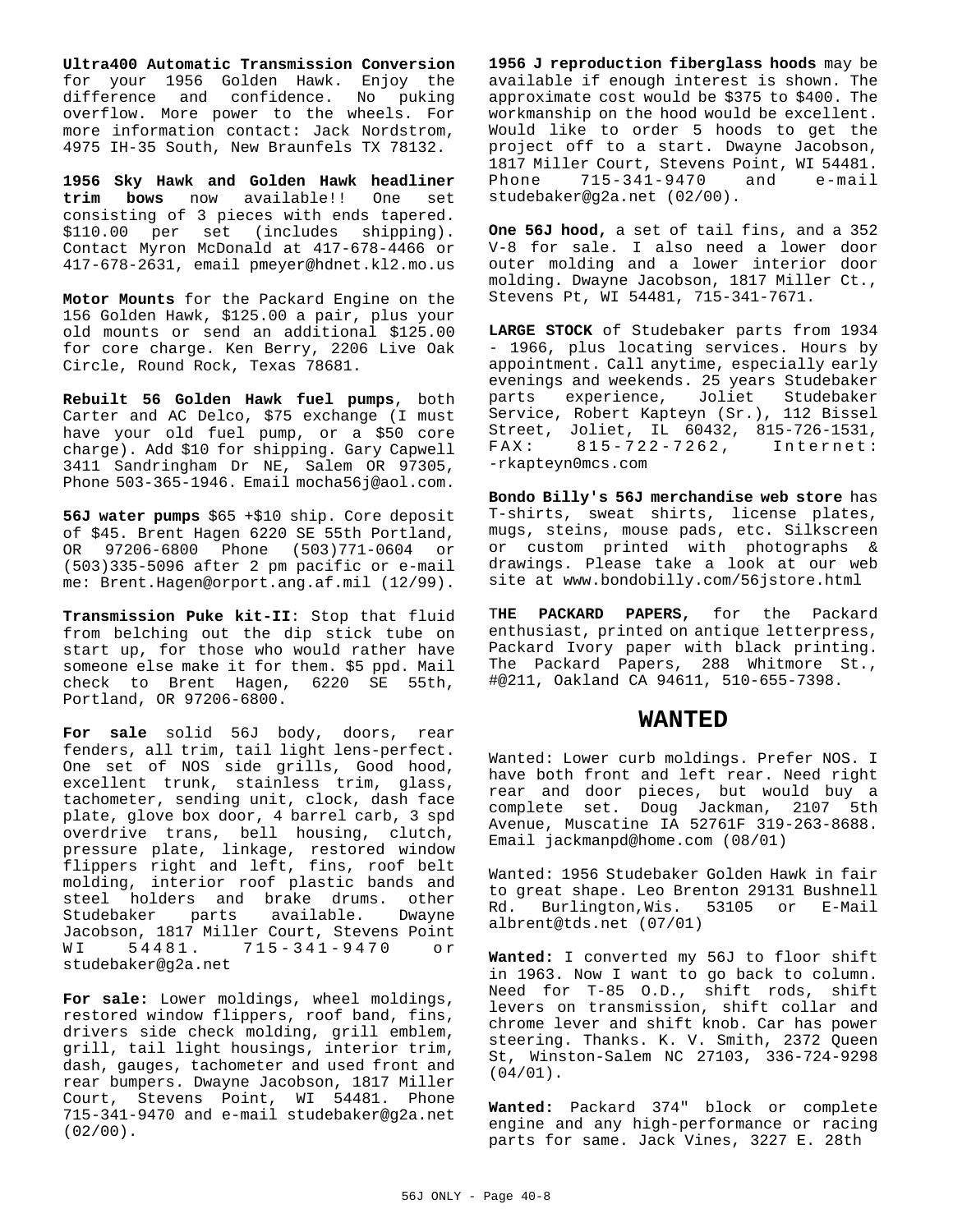Avenue, Spokane, WA 99223, 509-535-8160 (h), 509-534-6200 x554 (or), jackv@studentarnbassadors.org (03/01)

Wanted: Crank up left fender antenna, Seat belt set with the part that goes on rear of door for 1956 Golden Hawk. I have part on front of door panel (could some one give me a pattern of the metal bracket on rear of door?). Tom Borders, HC 72 Box 52, Pineville WV 24874-9665, Tel 340-732-9198. (11/00)

Wanted: All Chrome trim and aluminum lower door/fender moldings, dual 4 barrel carb intake. Randy Nesselrodt, Tel. 1-800-289-2445 (12/99).

Wanted: I'm in search of a 2-4 barrel intake manifold for my Golden Hawk. Doug Crall, 16612 Jamestown Forest Florissant, MO 63034, (314) 355-9951, email ccrall@aol.com

# **www.studebakervendors.com**

Shop online, and please support the following vendors who help support us.

**Studebaker parts**, N.O.S. and excellent used parts. Phil's Studebaker, 11250 Harrison Rd., Osceola IN 46561, Ph 219-674-0084, email *Stude67@aol.com* See our web page at *www.studebakervendors.com/phils.htm*

**HIGH PERFORMANCE Reproduction** Parts & Accessories. Lionel Stone Studebaker, 4476 Matilija Avenue, Sherman Oaks CA 91423, 818-990-8916 phone/fax. See our web page: *www.studebakervendors.com/lstone.htm*

**NEW & USED** Studebaker & Packard parts. Stephen Allen's Auto, 520 N. W. 55th Street, Gainesville Florida 32607, 352-472- 9369. *www.studebakervendors.com/saa.htm*

**STAINLESS STEEL EXHAUSTS** standard size or 2-1/4" diameter. Silvertone Exhaust Systems, 118 Culloden Rd., Ingersoll Ontario Canada N5C 3R1, D. Simmons 519-485-1966, Mon. - Fri. 9 a.m. - 8 p.m. EST. See our web site at: *www.studebakervendors.com/silverto.htm*

**UPHOLSTERY**, HEADLINERS, TRUNK MATS for 1956 Golden Hawks. Rene & Bonita Harger, Phantom Auto Works, 311 E. Anderson Ave., Knoxville TN 37917, 865-525-6025. *www.studebakervendors.com/phantom.htm*

**INTERIOR** kick pads, dash liners, door panels. Ernie Loga, Loga Enterprises, 5399 Old Town Hall Road, Eue Claire WI 54710 *www.studebakervendor.com/loga.htm*

# **56J CLUB ITEMS**

*ALL PROCEEDS HELP MAINTAIN THE CLUB*

# **MANUALS**

**1956 STUDEBAKER GOLDEN HAWK PARTS CATALOG (includes Update #1).** Taken from the 1953-58 Body Parts and the 1955-58 Chassis Parts Catalogs, Catalog contains only



1956 Golden Hawk parts and illustrations. 320 pages of specifications, illustrations, parts lists, alphabetic index, numeric index, plus separate lists for service bulletins, utility items, and accessory codes. Hardbound catalog is 3 hole punched and comes in a loose leaf folder with a color cover insert. Softbound catalog has a plastic spiral binding.

Indicate Hardbound or Softbound \$30.00.

# **56GH PARTS CATALOG UPDATE #1** (included in above) \$1.00.

**1956 STUDEBAKER GOLDEN HAWK AUTHENTICITY GUIDE.** Most of the peculiarities are documented in this guide with 30 photos and all decals shown. The guide is divided into sections covering the engine, exterior, interior, trunk, paint and accessories. \$20.00



# **PRODUCTION ORDER COPY**

**COPY OF THE ORIGINAL PRODUCTION ORDER** for you car. Printed directly from the microfilm, so the only mistakes are the ones made by Studebaker. Just send the serial number. \$12.00

# **STEERING WHEEL COVER**

Black on white background. Slides over the top of the 17" steering wheel, washable. \$15.00.



# **DECAL-APPLIQUE/TAGS/PATCH**

**AIR CLEANER/OIL BATH**, yellow/black \$ 4.00. GENERATOR FIELD TERMINAL TAG, red \$ 1.50. TACHOMETER SENDING UNIT TAG, red \$ 3.00.

**PATCH** 4-1/2" x 2-1/2" Can be sewn or glued to a cap or shirt. Red on white background. \$3.50



# **CLUB ROSTERS** (send SASE)

Prices include postage (SASE appreciated on small item orders).

*Make checks payable to Frank Ambrogio.*